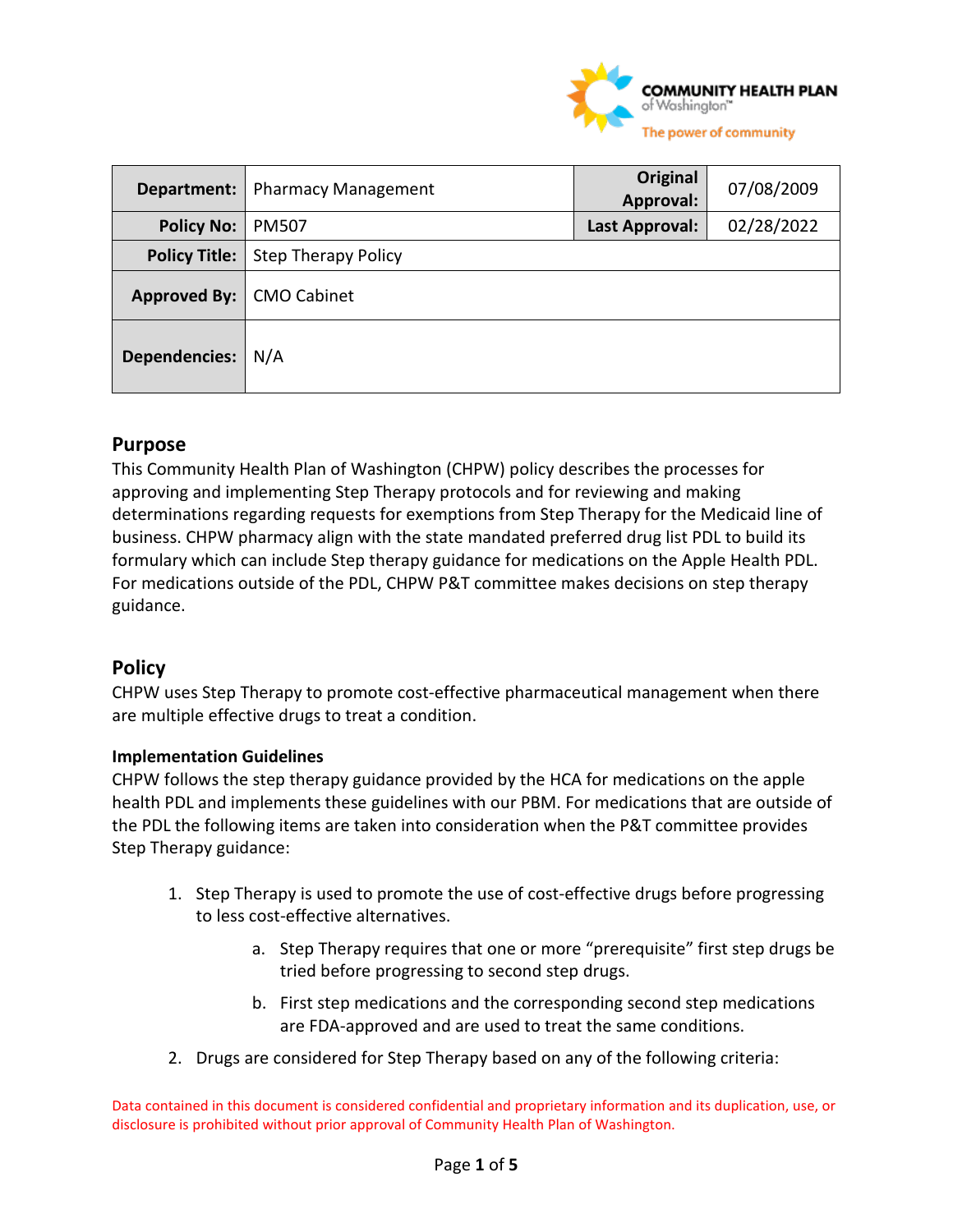

- a. There are efficacious, cost-effective drugs to treat the condition in addition to expensive alternatives.
- b. There is expert consensus on an appropriate sequence of drugs or drug classes to treat a specific condition.
- c. There is expert consensus that specific drugs are not considered first line treatment.
- 3. Step Therapy protocols are based upon information from authoritative sources (including peer-reviewed clinical trials, articles, studies, and organizations such as the FDA) considered in light of the characteristics of CHPW's member population and local practice conditions.
- 4. If medically necessary, a second step medication can be obtained without first trying a first step medication.

### **Exemption Request**

The treating practitioner can request an exemption from the Step Therapy protocol by calling the PBM at 1-844-605-8168 (24 hours a day, 365 days a year). Requests can also be made by fax to 877-251-5896 as well as electronically at [www.express-scripts.com/PA](http://www.express-scripts.com/PA) or on the CHPW website by following the link under the Prior Authorization Section[: https://www.chpw.org/for](https://www.chpw.org/for-members/pharmacy/)[members/pharmacy/](https://www.chpw.org/for-members/pharmacy/) 

If the provider or designee calls the PBM, the following steps take place while the provider or designee is on the phone with the PBM.

- 1. A Clinical Specialist, under supervision of a Clinical Pharmacist, reviews the request for suitable justification based on the written criteria provided by CHPW and either approves the prior authorization or requests additional information from the requesting provider during the call.
- 2. If the request is approved, the Clinical Specialist informs the requesting provider and a payment authorization is entered in the system.
- 3. If there is uncertainty whether the request meets the criteria for approval by the Clinical Specialist or Clinical Pharmacist, the information is evaluated by a physician.
	- a. If the physician approves the request, the process continues from the step above.
	- b. If the physician denies the request, the provider is notified either verbally or in writing and the member is informed in writing of the reason for the denial of coverage and also of the process for filing an appeal with CHPW.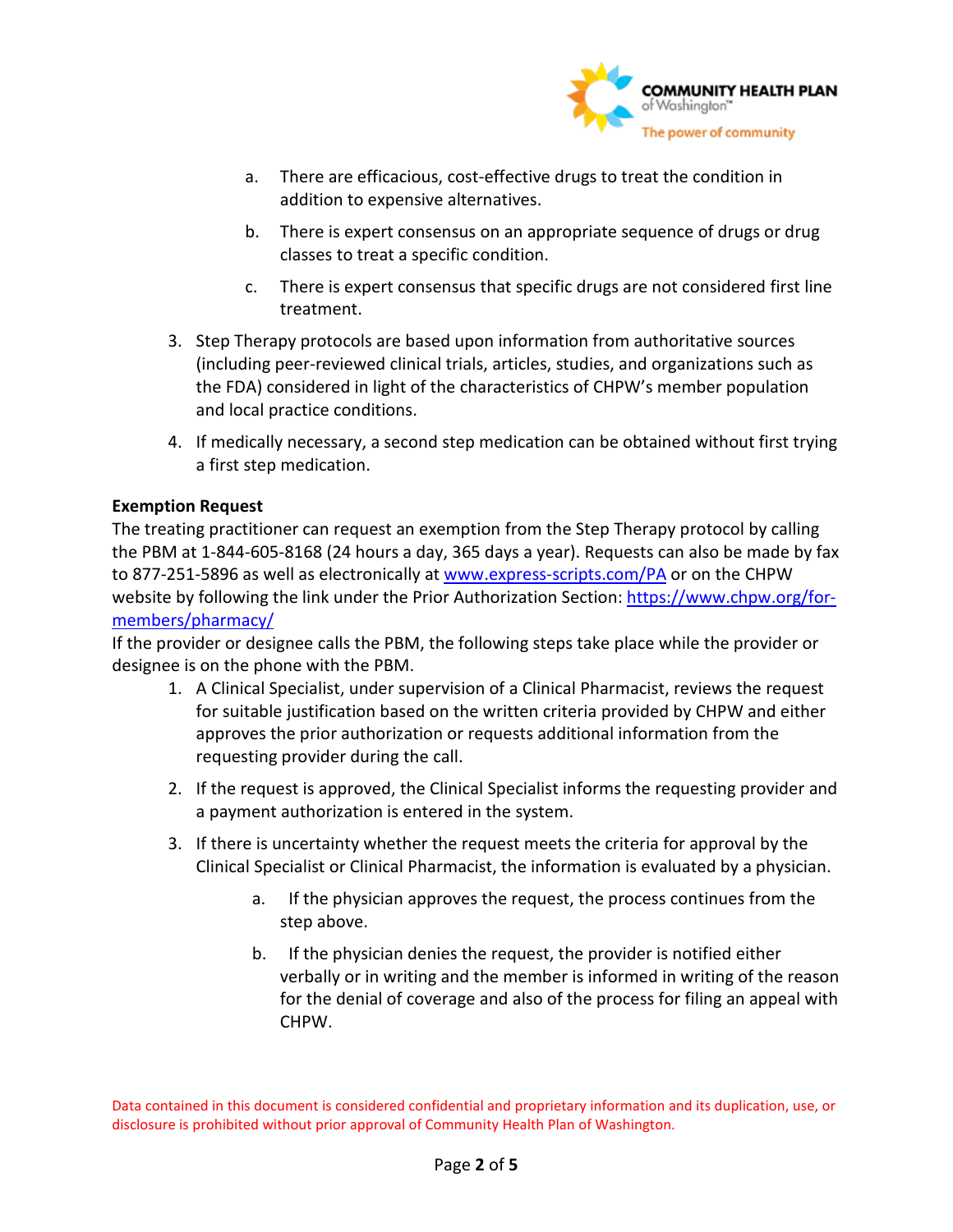

#### **Timeframes**

All authorization determinations for prescriptions or over-the-counter drugs must be made no later than the following business day after receipt of the request for service unless additional information is required. Any additional information needed must be requested within one business day of the initial request for authorization. Providers have 3 business days to respond to the request. The final determinations must be made no later than one business day after receipt of the additional information.

## **List of Appendices**

A. Detailed Revision History

| <b>CFR</b>                | 42 CFR § 438.210 |        |
|---------------------------|------------------|--------|
| <b>WAC</b>                | 284-43-2050      |        |
| <b>RCW</b>                |                  |        |
| LOB / Contract            | ⊠ WAHIMC         | § 17.3 |
| <b>Citation</b>           | $\square$ BHSO   |        |
|                           | $\square$ MA     |        |
|                           | $\boxtimes$ CS   |        |
| <b>Other Requirements</b> |                  |        |
| <b>NCQA Elements</b>      | <b>UM 11</b>     |        |

#### **Citations & References**

## **Revision History**

| <b>SME Review:</b> | 06/25/2009; 05/26/2011; 03/27/2012; 03/28/2013; 04/16/2014; |  |
|--------------------|-------------------------------------------------------------|--|
|                    | 03/26/2015; 07/07/2015; 03/04/2016; 03/01/2017; 03/02/2018; |  |
|                    | 03/12/2019; 02/22/2020; 02/23/2021; 02/23/2022              |  |
| <b>Approval:</b>   | 06/08/2012; 06/08/2011; 04/04/2012; 04/19/2013; 04/23/2014; |  |
|                    | 04/07/2015; 07/22/2015; 03/18/2016; 03/14/2017; 03/13/2018; |  |
|                    | 03/13/2019; 03/06/2020; 03/10/2021; 02/28/2022              |  |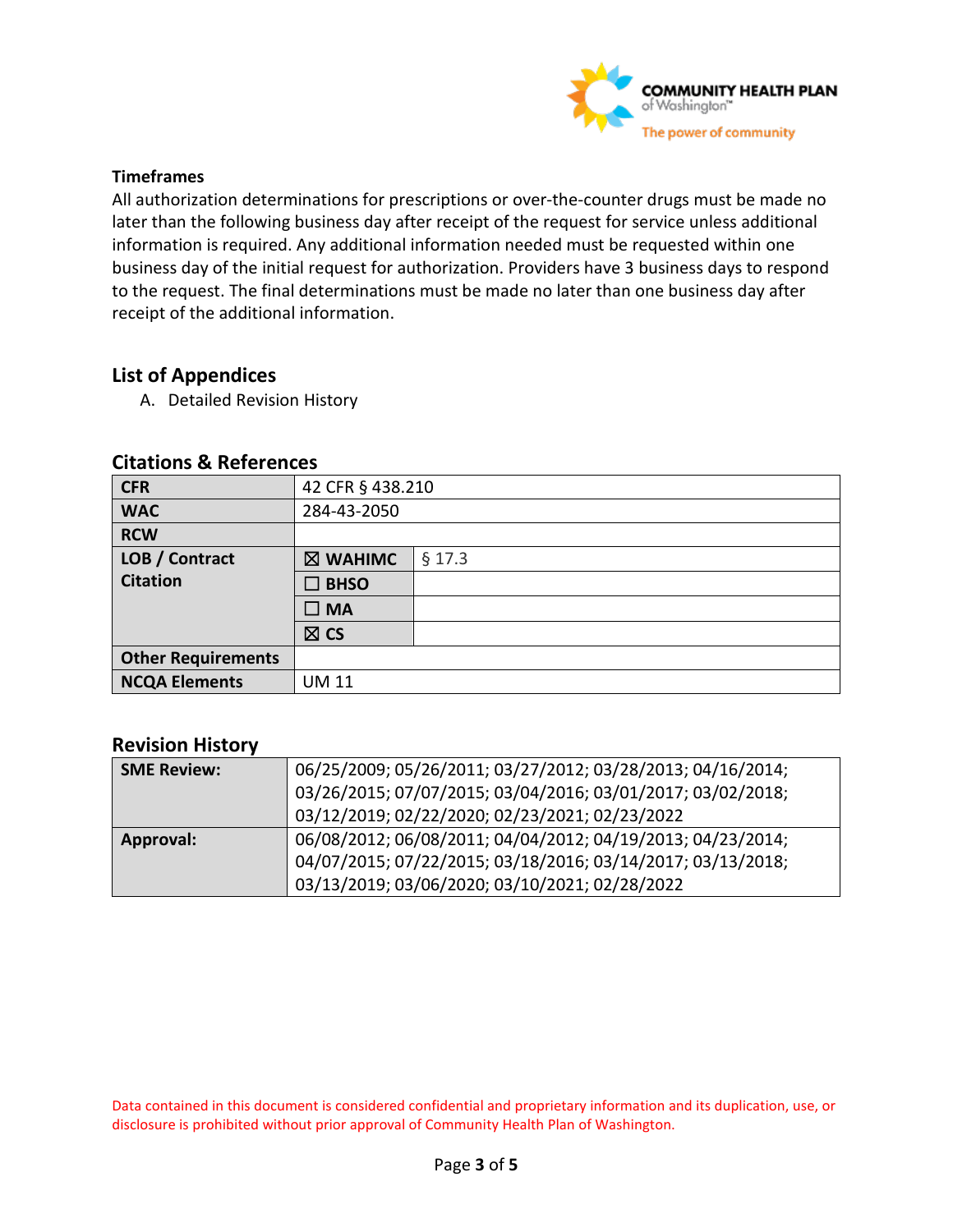

# **Appendix A: Detailed Revision History**

| <b>Revision Date</b> | <b>Revision Description</b>                                                         | <b>Revision Made By</b> |
|----------------------|-------------------------------------------------------------------------------------|-------------------------|
| 06/25/2009           | <b>Policy Creation</b>                                                              | <b>Eric Guyette</b>     |
| 06/08/2010           | Approval                                                                            | <b>MMLT</b>             |
| 05/26/2011           | <b>Updated Citations Table</b>                                                      | <b>Eric Guyette</b>     |
| 06/08/2011           | Approval                                                                            | <b>MMLT</b>             |
| 03/27/2012           | <b>Content Update</b>                                                               | <b>Eric Guyette</b>     |
| 04/04/2012           | Approval                                                                            | <b>MMLT</b>             |
| 03/28/2013           | Content update. Updated Citations<br>Table                                          | Reid Yamamoto           |
| 04/19/2013           | Approval                                                                            | <b>MMLT</b>             |
| 04/16/2014           | Review. No Changes                                                                  | Steven Zona             |
| 04/23/2014           | Approval                                                                            | <b>MMLT</b>             |
| 03/26/2015           | Updated Citation Table, and timeframe                                               | Nonye Connor            |
| 04/07/2015           | Approval                                                                            | <b>MMLT</b>             |
| 07/07/2015           | Added Health Benefit Exchange LOB                                                   | Mary Eckhart            |
| 07/22/2015           | Approval                                                                            | <b>MMLT</b>             |
| 03/04/2016           | Minor text edits. Updated citations<br>table.                                       | Mary Eckhart            |
| 03/18/2016           | Approval                                                                            | <b>MMLT</b>             |
| 03/01/2017           | Moved to new template. Minor edits.                                                 | Mary Eckhart            |
| 03/14/2017           | Approval                                                                            | <b>MMLT</b>             |
| 03/02/2018           | Moved to new template. Added extra<br>PBM contact methods. Removed<br>Exchange LOB. | Mary Eckhart            |
| 03/13/2018           | Approval                                                                            | <b>MMLT</b>             |
| 03/12/2019           | Reviewed, no changes                                                                | Erin Riddle             |
| 03/13/2019           | Approval                                                                            | <b>MMLT</b>             |
| 02/22/2020           | Reviewed, minor edits. Citations table<br>updated.                                  | Rebecka Braband         |
| 03/02/2020           | Departmental Approval                                                               | <b>Yusuf Rashid</b>     |
| 03/06/2020           | Approval                                                                            | <b>CMO Cabinet</b>      |
| 02/23/2021           | Reviewed. Cascade LOB timeframes<br>added.                                          | Rebecka Braband         |
| 02/24/2021           | Reviewed                                                                            | Omar Daoud              |
| 03/10/2021           | Approval                                                                            | <b>Yusuf Rashid</b>     |
| 03/10/2021           | Approval                                                                            | <b>CMO Cabinet</b>      |